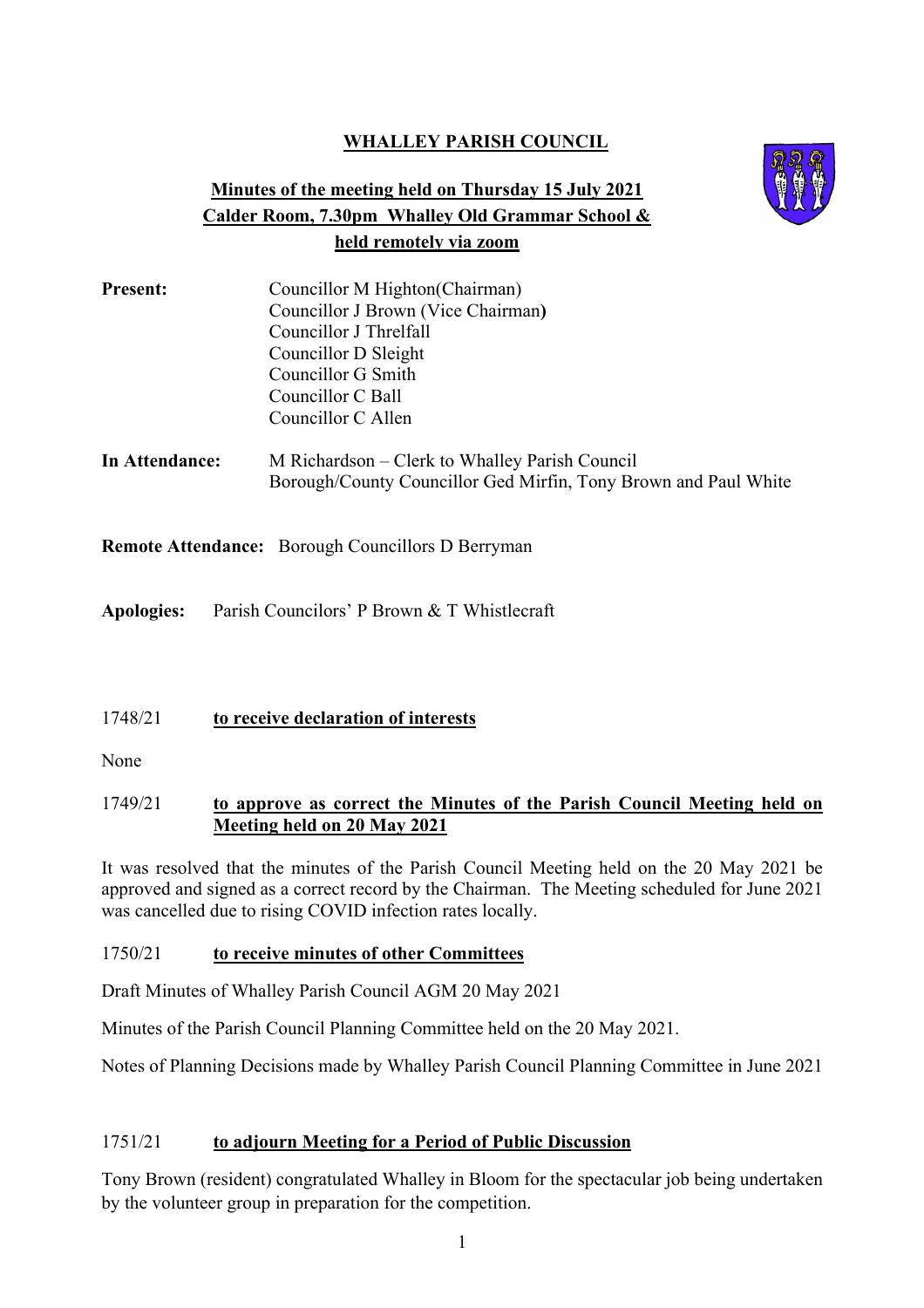He noted concerns about the way Benny's Bar was being run and spoke about the night of the England V Denmark match. He stated at least 60 people were outside the premises drinking, some stood in the road with no social distancing. There was no door supervisor at approximately 11.30pm. Residents in Vale House stated it was like Blackpool. There are also ongoing problems with taxis from Blackburn and Hyndburn using Accrington Road and King Street as illegal taxi ranks. The Chair stated that this information would be considered fully at item 8 on the agenda.

Paul White stated that some trains at Whalley Railway Station were being cancelled in the afternoon due to shortage of drivers. The Station flower beds were now planted up for the judging of Whalley Bloom. He noted an increase in the use of motorbikes on the cut through on Abbots Croft and The Sands.

County Councillor Ged Mirfin stated that a new Safer Lancashire Fund is being created by the Police and Crime Commissioner that would allow Parish Council's to apply for capital funding. Given the ongoing ASB in Whalley he suggested that this could be a funding source to improve the CCTV coverage in Whalley.

Martin Highton confirmed that this was helpful, however, prosecutions from CCTV footage by the Police and Borough Council in the Ribble Valley was virtually nonexistent. Unless the footage is used to prosecute it will be more akin to a 'toothless tiger.'

Councillor Mirfin noted that Whalley Cricket Club concerns over ASB and young people. This has resulted in them offering to contribute to the capital cost of purchasing 2 CCTV cameras to monitor the QE2 Playing Fields.

He noted the headlines of the Clitheroe Advertiser regarding the ASB at Whalley Abbey. This is a pilot project and he stated that although it was able to engage with young people under 14 years of age it had failed to engage with the older teenagers.

Cliff Ball stated that the Council needed to mindful of the fact this project would not solve problems over night. The aim in engaging with the younger teenagers is that when they reach 15,16,17 years old they would be less likely to cause ASB and criminal damage in the area.

Councillor Ged Mirfin stated that Lancashire Road Safety Partnership was being reviewed as the countywide mechanism to tackle speeding and road accidents/fatalities. He added a report on Review of Litter Bins collections across the Borough was due to take be presented in a report to Community Services Committee.

# 1752/21 **Reports from Councillors (Information Only)**

Councillor Gill Smith stated the hedges on Station Road was overgrown and pushing pedestrians into main road. She noted that in Springwood, cyclists are creating safety issues for pedestrians on foot. As a member of the Barrow, Wiswell and Whalley Joint Burial Committee she circulated the Pictorial Guide for the cemetery. The images were created by local artist Sam Rudd. This was part of a wider package of initiatives to make the grounds more accessible.

Councillor Dave Sleight (Chair) Barrow, Wiswell and Whalley stated there was no resolution to recent case of a Grant Transfer because of family members failing to agree. He stated that two quotes had been obtained to deal with Ash Die Back. He noted that it was difficult to walk on the footpaths up Accrington Road due to vegetation growth.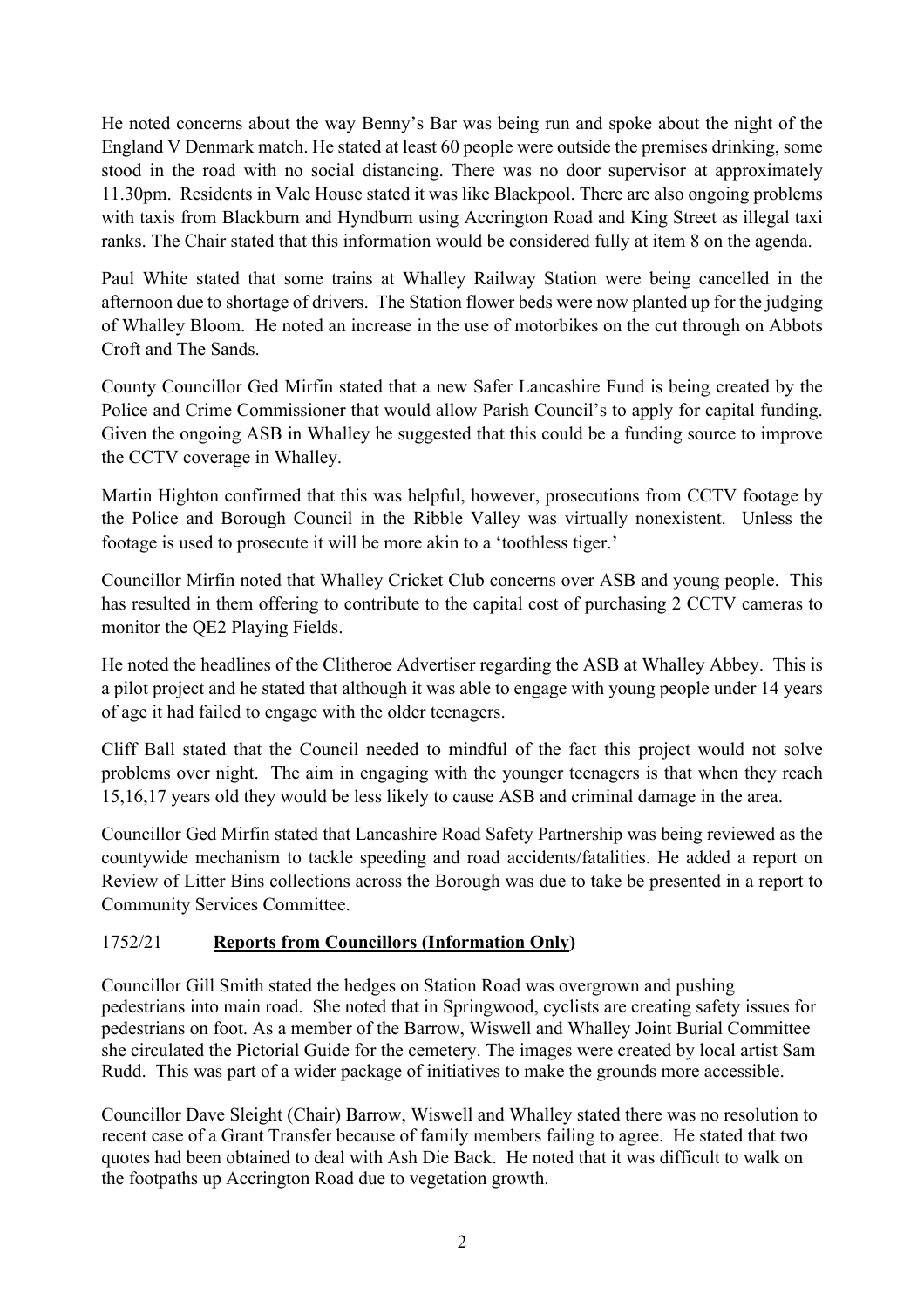Councillor John Threlfall reported he had been involved in getting the Pictorial Guide published. He noted the recent resident concerns over the access ramp at Whalley Wine Shop. He stated that the overgrown hedges on Mitton Road had been raised in the past by the Parish Council. It had been taken off the LCC planned maintenance programme. Due to the nesting season for birds many hedges were not being cut back until September. The Clerk agreed to put in a request for a hedge to be cut back.

Councillor Caroline Allen noted that a significant amount of good work had taken place on the playground equipment on Proctors Field. As a user of the facility, she stated Ribble Valley Brough Council should be congratulated for the work. She noted the increasing problems with motorbikes and spoke of litter in Vale Gardens from late night drinking.

Councillor June Brown reported the Grounds and Garden Committee had met on the 8 June 2021. The site visit to Vale Gardens as part of the meeting resulted in work to the facia boards being carried out by Ribble Valley Borough Council. She thanked Alan Coar at the Borough Council. She stated that the Parish Council will plant an Oak Tree in Autumn in preparation for the Queen's Platinum Jubilee. She thanked the Whalley in Bloom Group for the tremendous work and reported that she had been invited to Judgement Day that was scheduled on Friday 23 July 2021. She hoped that Lancashire County Council would clean the signage and it was agreed the Lengthsman should clean the Parish owned signs in the centre in preparation for the competition.

She went onto discuss problems from noise at the Lancashire County Council Depot on Rhyddings Lane at approximately 5am in the morning. This had been reported to the Depot and Ribble Valley Noise Abatement Officer. It had been agreed no work would start until 7am. The exception to this would be in time of snow/ice when gritters are on call 24 hours.

Councillor Martin Highton stated that at the Parish Liaison Meeting held in June 2021a presentation was made by the new Chief Constable and Inspector Andy Ainsworth. This highlighted the structure of the East Division and the numbers of allocated staff. He noted that a Working Group had been set up to address the growing problem of dog thefts.

He reported that Lancashire County Council had quoted £100 for the cost of carrying out the Lighting Column Testing. This will allow the Christmas Lights to displayed safely. He noted that the crossing at Monks Cross was inadequate and suggested that County Councillor Mirfin seeks advice as to whether it is possible to have a safer crossing point.

He stated he would speak to Ark Limited about sourcing iron bench ends to continue the refurbishment programme. He noted a Fun Day had been planned at the QE2 on the 4 August 2021for families involved in the Youth Engagement Project hosted at Whalley Abbey.

Councillor Cliff Ball stated that as Chair of the Adam Cottam Almshouses an Audit of the Accounts had been carried out and this had been submitted to the Charity Commission. It had cost £400.

He was seeking 3 quotes for the re-roofing of Almshouses and planned to discuss with Borough Councillor Ged Mirfin about possible funding options.

The Churchyard Committee had not met but the Clerk had requested Brent Stephenson to carry out a safety inspection. She had not received any feedback and agreed to chase.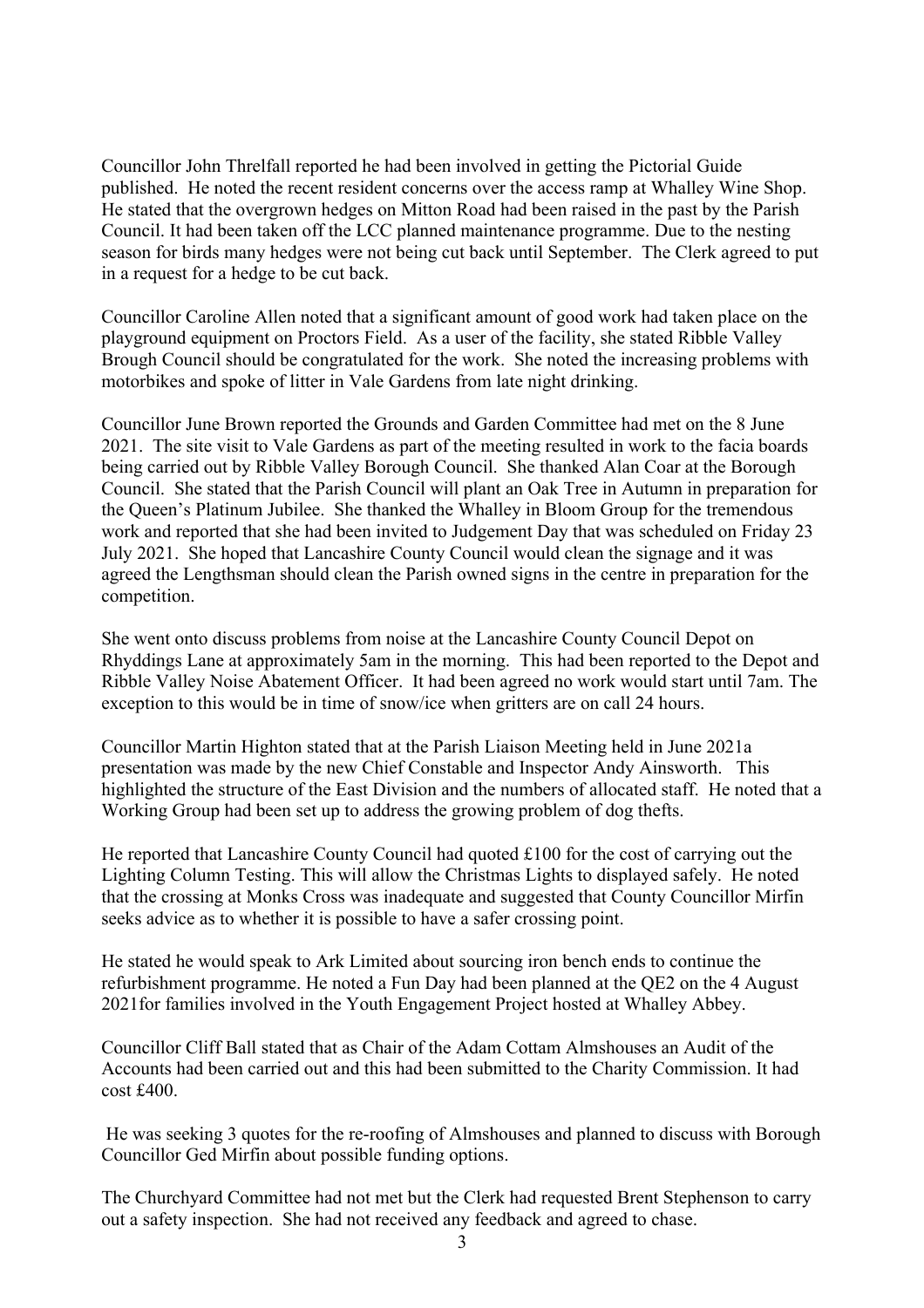Cliff went onto outline timescales for Celebration of Queens Jubilee. Platinum Whalley and he hoped to start work in September 2021. Whalley Lions could lead on this project with the Parish Council supporting or visa versa.

# 1753/21 **To consider and approve a timescale for a future Newsletter**

The Parish Council agreed that a Parish Newsletter should be produced with aim of delivering to residents from October 2021 onwards. The Clerk circulated a previous edition and suggested list of ideas for articles. Councillors' Allen and Smith volunteered to help put the newsletter together.

## 1754//21 **To consider whether to request a Licensing Review Hearing regarding Benny's Bar, Accrington Road, Whalley.**

The Parish Council agreed, following the persistent complaints, to request a Licensing Review Hearing for Benny's Bar. The Clerk to action.

## 1755/21 **To discuss and determine a Parish Council Response to the Parliamentary Boundary Commission**

The Parliamentary Boundary Commission for England 2023 has proposed the reconfiguration that will affect Whalley. It means all District Council wards except Whalley Nethertown will be incorporated into a Hyndburn Constituency.

Whalley Parish Council resolved to oppose this proposal. As a service centre and for historical reasons, Whalley as a rural Parish has always looked towards Clitheroe and Ribble Valley not Accrington. The Clerk was instructed to put together a draft formal letter of opposition.

|                                                             | NW Curr    | NW QE2 | Skipton | Total      |
|-------------------------------------------------------------|------------|--------|---------|------------|
|                                                             | £          | £      | £       | £          |
| Website maintenance                                         | (27.60)    |        |         | (27.60)    |
| Salary                                                      | (768.50)   |        |         | (768.50)   |
| Home office                                                 | (43.33)    |        |         | (43.33)    |
| Internet                                                    | (10.00)    |        |         | (10.00)    |
| mileage $36 \times 0.45$                                    | (16.20)    |        |         | (16.20)    |
| Mobile rental                                               | (5.00)     |        |         | (5.00)     |
| Invoice 0858 Christmas Tree                                 | (5,448.00) |        |         | (5,448.00) |
| Electricals                                                 |            |        |         |            |
| Vale GDs Electricity                                        | (8.97)     |        |         | (8.97)     |
| Room Hire May 2021<br>JM1732                                | (15.00)    |        |         | (15.00)    |
| <b>Employers Contri MAY AND</b><br><b>JUNE 2021 £4.35X2</b> | (8.70)     |        |         | (8.70)     |
|                                                             | (6,351.30) | 0.00   | 0.00    | (6,351.30) |

#### 1756/21 **To authorise Accounts, Payments, Receipts and Balances for June2021**